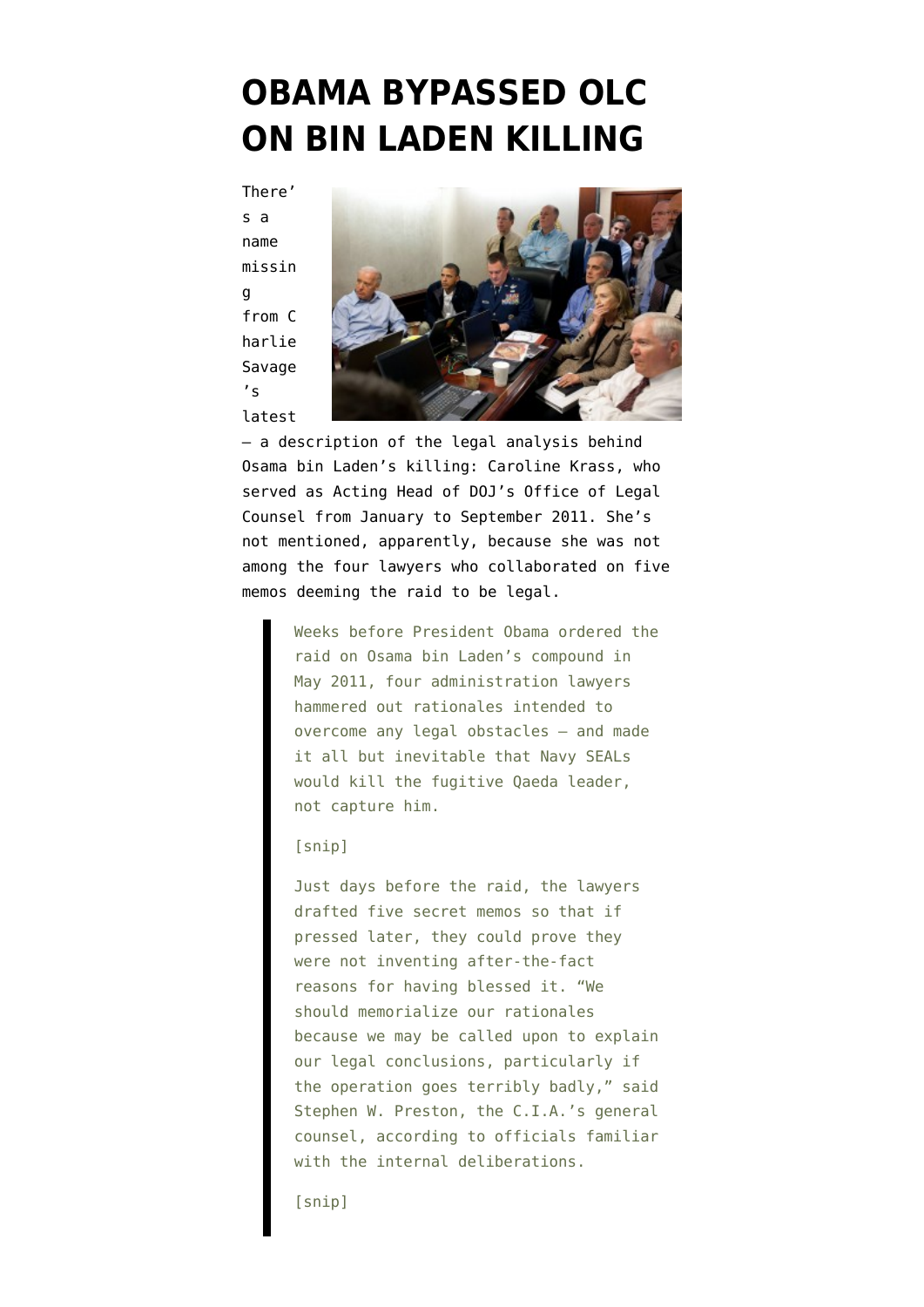This account of the role of the four lawyers — Mr. Preston; Mary B. DeRosa, the National Security Council's legal adviser; Jeh C. Johnson, the Pentagon general counsel; and then-Rear Adm. James W. Crawford III, the Joint Chiefs of Staff legal adviser — is based on interviews with more than a half-dozen current and former administration officials who had direct knowledge of the planning for the raid.

## The account makes it quite clear that Eric Holder was excluded from discussions.

On April 28, 2011, a week before the raid, Michael E. Leiter, the director of the National Counterterrorism Center, proposed at least telling Mr. Holder. "I think the A.G. should be here, just to make sure," Mr. Leiter told Ms. DeRosa.

But Mr. Donilon decided that there was no need for the attorney general to know. Mr. Holder was briefed the day before the raid, long after the legal questions had been resolved.

This means that on the OBL raid, Donilon excluded the Attorney General in the same way Dick Cheney excluded John Ashcroft from key information about torture and wiretapping. I find that interesting enough, given hints that Holder raised concerns about the legal authority to kill Anwar al-Awlaki in the weeks after we missed him on December 24, 2009, which led to OLC writing two crappy memos authorizing *that* killing in ways that have never been all that convincing.

But Savage provides no explanation for why Krass was excluded, which is particularly interesting given that the month after OBL's killing, Savage [revealed](http://www.nytimes.com/2011/06/18/world/africa/18powers.html?_r=1&hp) that President Obama had blown off Krass' advice on Libya (as I read it, the decision to blow off her advice would have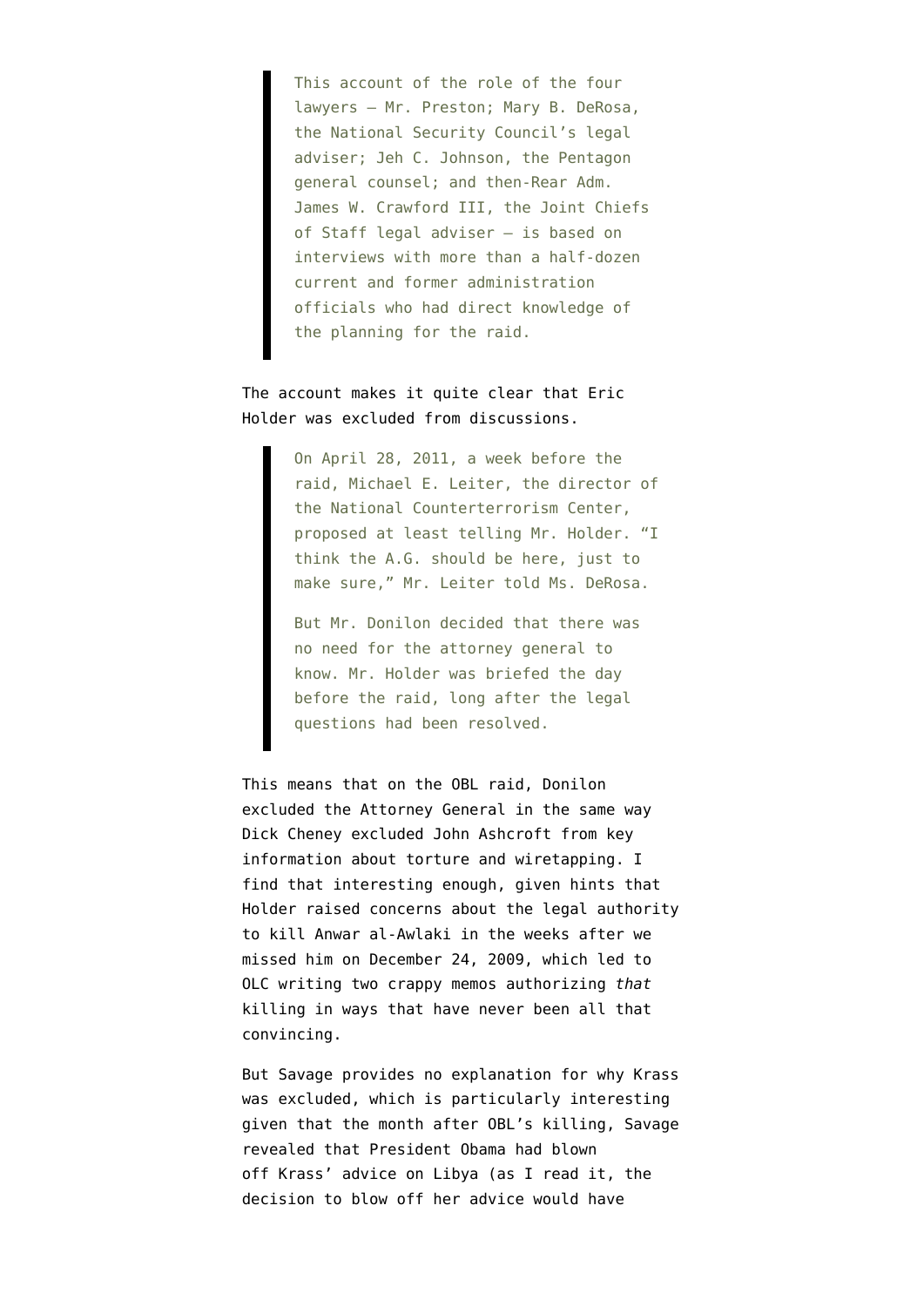happened after the OBL killing, though I am not certain on that point). The silence about Krass is also remarkable given that she was looped in on the initial Libya decision — and asked to write a really [bizarre memo](https://www.emptywheel.net/2011/04/08/olc-memo-as-time-machine/) memorializing advice purportedly given after the fact.

On Libya, Krass was looped in on questions addressing precisely the same issues addressed in the OBL killing (indeed, we were assassinating Qaddafi's family members in Libya, which should have presented many of the same legal questions) both before and (as I understand it) after the OBL killing, but she was apparently not read in at all on the OBL killing itself.

There's one more reason I think the question of OBL's killing was more uncertain than laid out here. Savage reveals that even though lawyers had authorized not telling Congress about the raid, Leon Panetta did so on his own anyway.

> Mr. Preston wrote a memo addressing when the administration had to alert congressional leaders under a statute governing covert actions. Given the circumstances, the lawyers decided that the administration would be legally justified in delaying notification until after the raid. But then they learned that the C.I.A. director, Leon E. Panetta, had already briefed several top lawmakers about Abbottabad without White House permission.

This is the action of someone  $-$  rightly  $$ covering his ass, doing what the law actually requires rather than what his lawyer says it permits.

By the way, any bets on whether SSCI got a copy of that Preston memo, stating that they didn't need to be informed on covert operations, contrary to the clear language of the National Security Act, before they approved his promotion from CIA General Counsel to DOD General Counsel